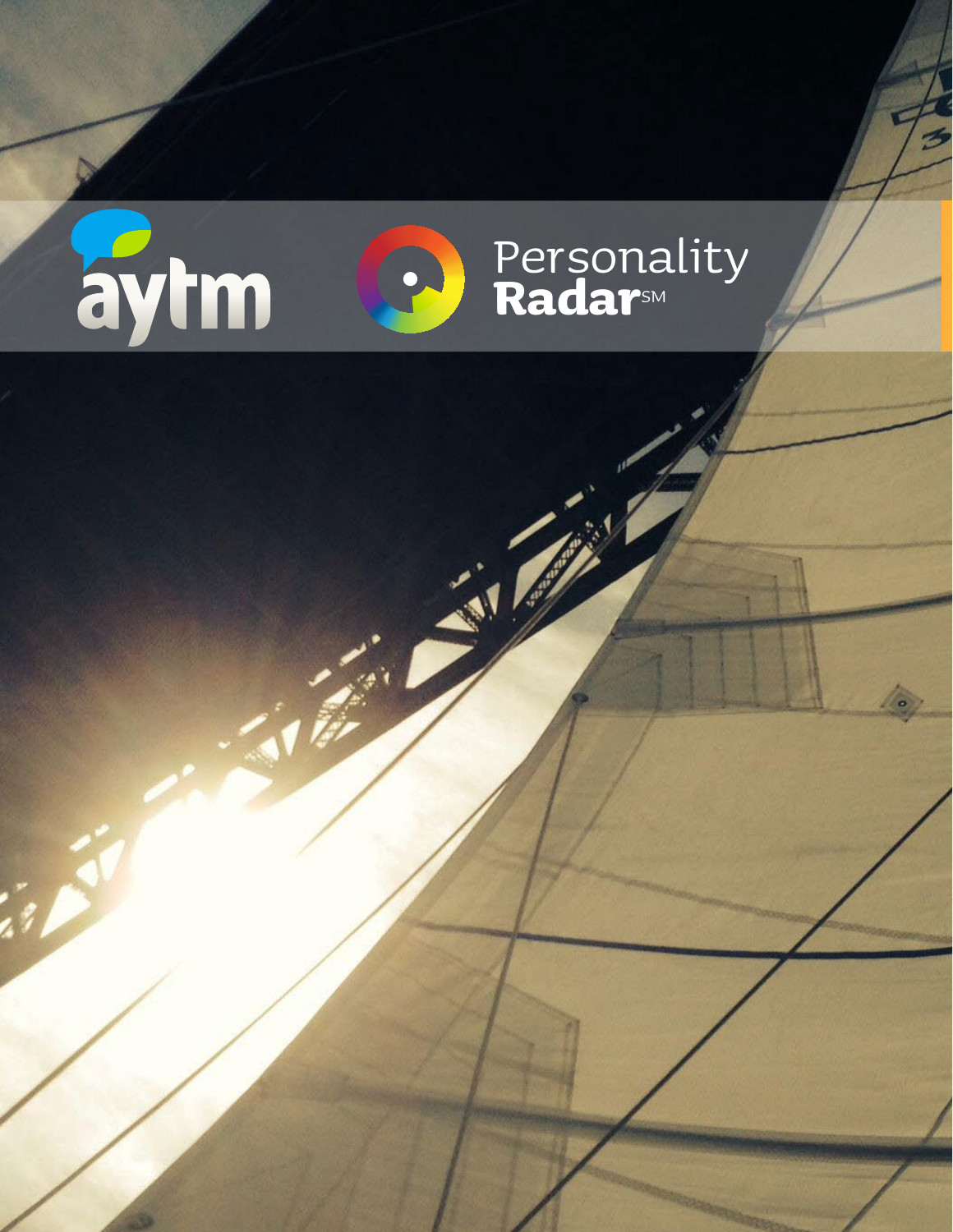#### ask your target market

匡 **Q**<br> **G**<br> **G** 

Search tags

Selected personality attribute: "Republican" n = 2585 (553+/2032-)

 $Q$ 

Being positively profiled by the tag "Republican" increases the probability of choosing "A1. Denver Broncos " on this question by 21.1%

| ΑII       | + tag | - tag |
|-----------|-------|-------|
| A1. 36.7% | 46.5% | 34%   |
| A2. 39.9% | 33.3% | 41.7% |
| A3. 23.4% | 20.3% | 24.3% |

#### FILTERS

Show most important tags

80%

- All Categories
	- Personal habits
	- Work life
	- Home life
	- Life Changes
	- Transportation
	- Phones
	- Hobby Leisure
	- Purchasing Habits
	- Personal Care
	- Digital life
	- Health
	- Gadgets & Devices
	- Sports
	- Games
	- Money Management
	- **Travel**
	- Media
	- Green Life
	- Home and Family
	- Skills

# Personality Radar<sup>SM</sup>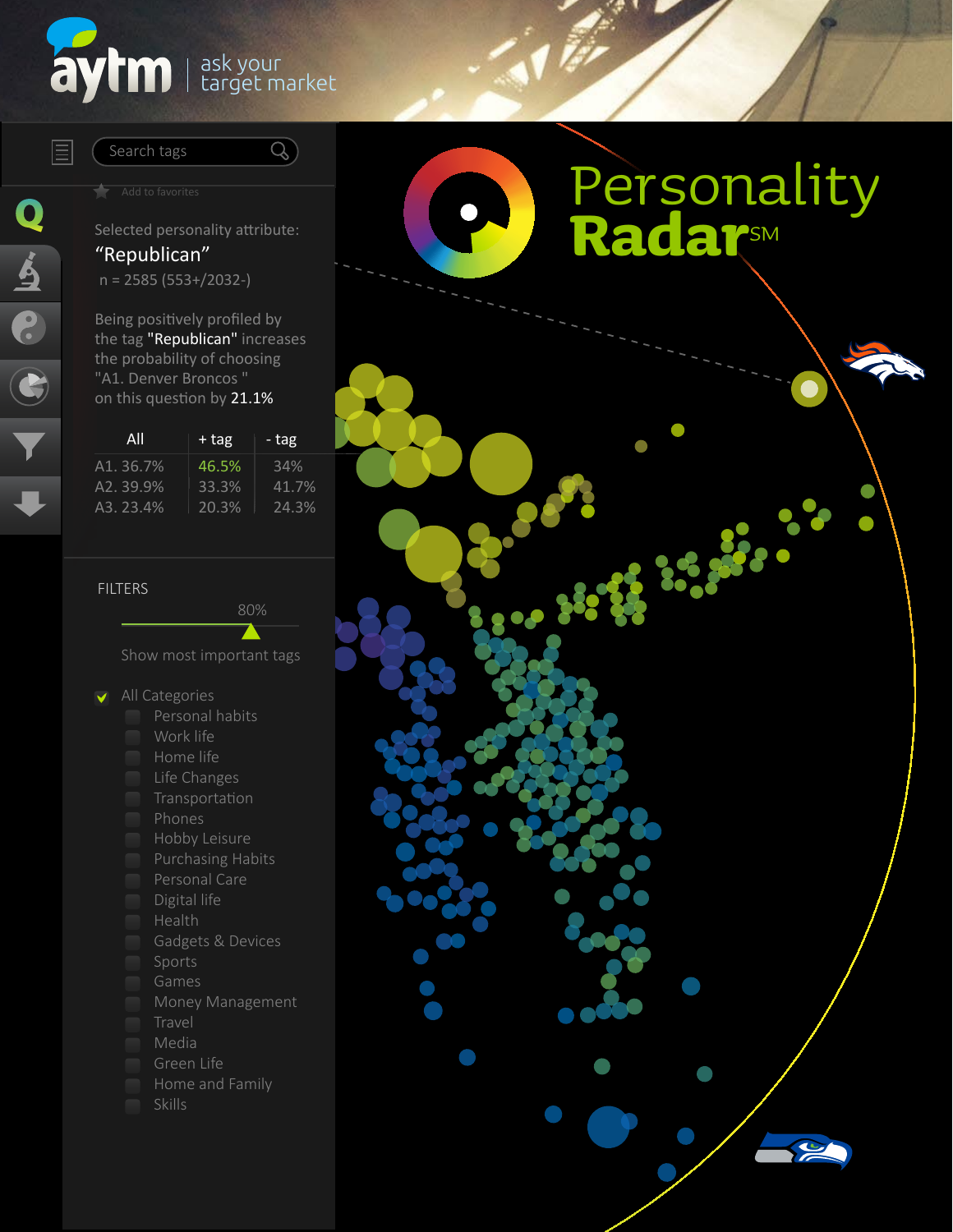

## Market Intelligence Beyond Survey

Personality **Radar**SM



AYTM has developed a unique market intelligence solution called PersonalityRadar $^{5M}$ . It gives you access to our evergrowing database of  $\sim$ 3000 traits that we profile our respondents by and keep up to date.

We analyze millions of data point combinations on the fly and present you a clear window into the statistically significant affinities between respondents' answers on your questions and their aggregated psychographic & personality traits.

You can discover, for example, that **Nintendo owners are 62.7%** more likely to be actively shopping for a **new vehicle in early 2014** or that **Republicans** were 21% more likely to root for **Broncos** in the last Super Bowl (XLVIII). Play with it here.

You can uncover hundreds of data points that would be impossible to predict in any quantitative research environment otherwise. Allocate common personas by clustering their affinities in relationship to the brand/product/entity you're researching.

Very few brands can afford to ask their customers tricky personality questions, such as, "Do you see yourself rather lazy or hardworking?", Outgoing or Shy, Liberal or Conservative, yet actionable insights will make all the difference in success of a product launch, advertising campaign or a re-branding because you'd be able to appeal to their feelings.

Gone are the days when survey analysis was limited only to the "demographic buckets" such as age, gender, income, employment, etc. Now you can really get into the shoes and heads of your target market and the best news is that you don't have to do any Big Data heavy lifting or rely on inferred social media/browsing data.

Each eligible AYTM PanelSurvey comes with up to10 relevant PersonalityRadar<sup>sM</sup> tags unlocked for free.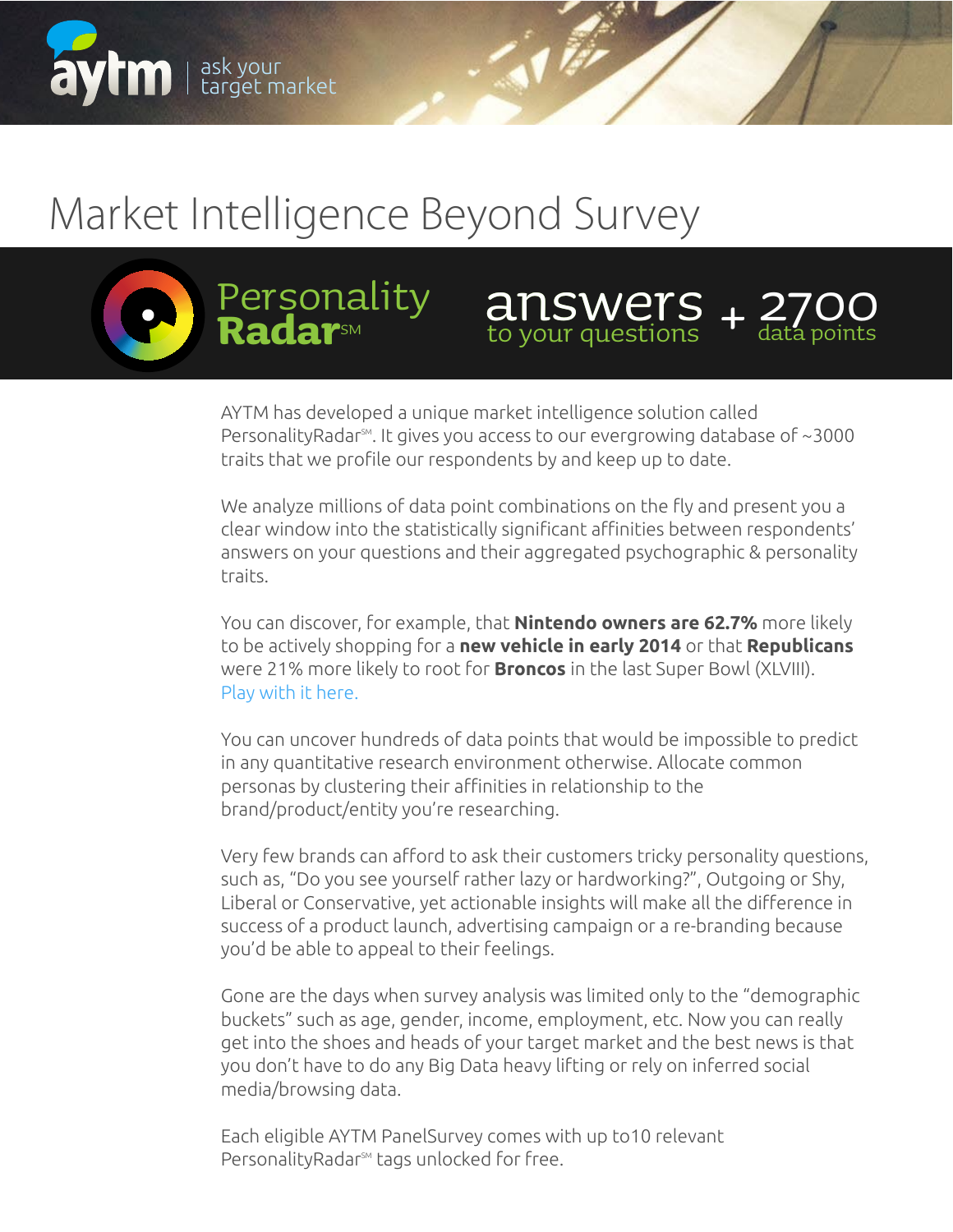

### PERSONALITY RADAR HIGHLIGHTS

- Breakthrough User Interface
- ~3000 data points on top of your survey data
- Solid statistical analysis
- Actionable auto-predictions written out in English
- All personality and psychographic data is voluntarily self-reported
- All tags are presented in aggregate to protect respondents' privacy
- Raw numbers references
- Tags polarity & most/least relevant tags mode
- 99% -80% Confidence Level sensitivity setting
- Minimum & Maximum Tags IR controls
- Min number of respondents per tag setting
- Top Tags view modes
- Proportional Power/Sector separated view modes
- Jitter, Scale & Contrast View mode settings
- Individual Radar views for each sub question of matrix questions
- List View ranked by Tags Correlation to the answer choices
- List View ranked by Tags Popularity
- Robust filters by 24 categories:

Brand awareness Digital life Food & Drinks Gadgets & Devices Games Green Life Health Hobbies & Interests Home and Family Life Changes Media Money Management Personal Care Personal habits Personality Phone

Politics & Religion Purchasing Habits Skills Sports Trait Transportation Travel Work / Career

- Search
- Compatibility with Survey filters by demographics & answers
- Secure sharing via smart URLs capturing view modes and settings
- Export to PDF / PNG / Vector